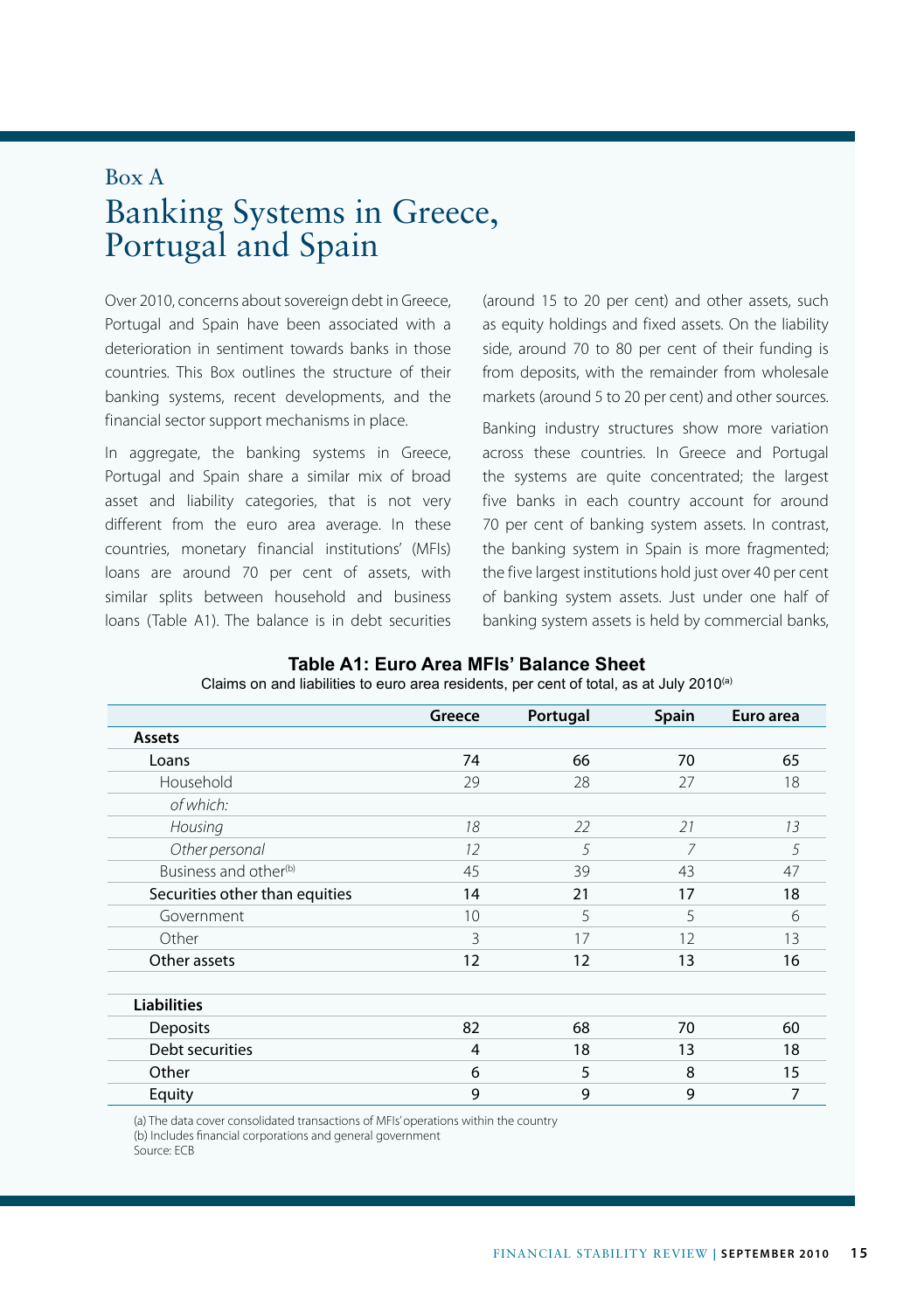with over 40 cajas or savings banks making up most of the remainder. The largest banks in these countries often also have sizeable offshore operations; for example some of the large Greek banks are active in eastern Europe, and some of the Spanish banks have extensive operations in Latin America and North Atlantic countries.

Banking systems in Greece, Portugal and Spain were quite profitable in the years preceding the





crisis. This was particularly the case in Greece, where return on equity of the five largest banks averaged around 20 per cent (Graph A1). The high profitability partly reflected strong economic outcomes; in the five years to 2007, Greek GDP and lending growth averaged around 4 per cent and 14 per cent respectively, compared to around 2 per cent and 7 per cent for the euro area (Graph A2). These strong outcomes partly reflected historically low borrowing rates after entry to the euro system lowered risk spreads.

In the recent period, however, profitability has fallen sharply as financial and macroeconomic conditions have deteriorated. Funding for banks and the economy generally has been negatively affected by the increase in sovereign risk spreads and declining confidence, with concerns including the direct effect on banks' holdings of sovereign debt, and the effect of current and future fiscal tightening on growth and future loan quality. Greek banks' asset quality is among the lowest in the euro area; the non-performing loan ratio stood at 8.2 per cent of total loans as at March 2010, well above the ratio of a year earlier. High unemployment and falling property prices have weighed on asset quality in Spain, bringing the non-performing loan ratio to 3.6 per cent in June 2010, though its rate of increase has slowed in the past six months. Among Portuguese banks, the non-performing loan ratio has increased from 2.7 per cent to 3 per cent in the six months to July 2010, around half a percentage point higher than a year earlier. Nonetheless, to date, banks in these countries have generally maintained profitability despite increased provisions for bad loans.

The results of the European bank stress test exercise, released in July, suggest that banking institutions in Spain and Greece were among those that would be most affected by a further deterioration in asset quality: of the seven institutions where capital fell below the 6 per cent Tier 1 capital ratio benchmark